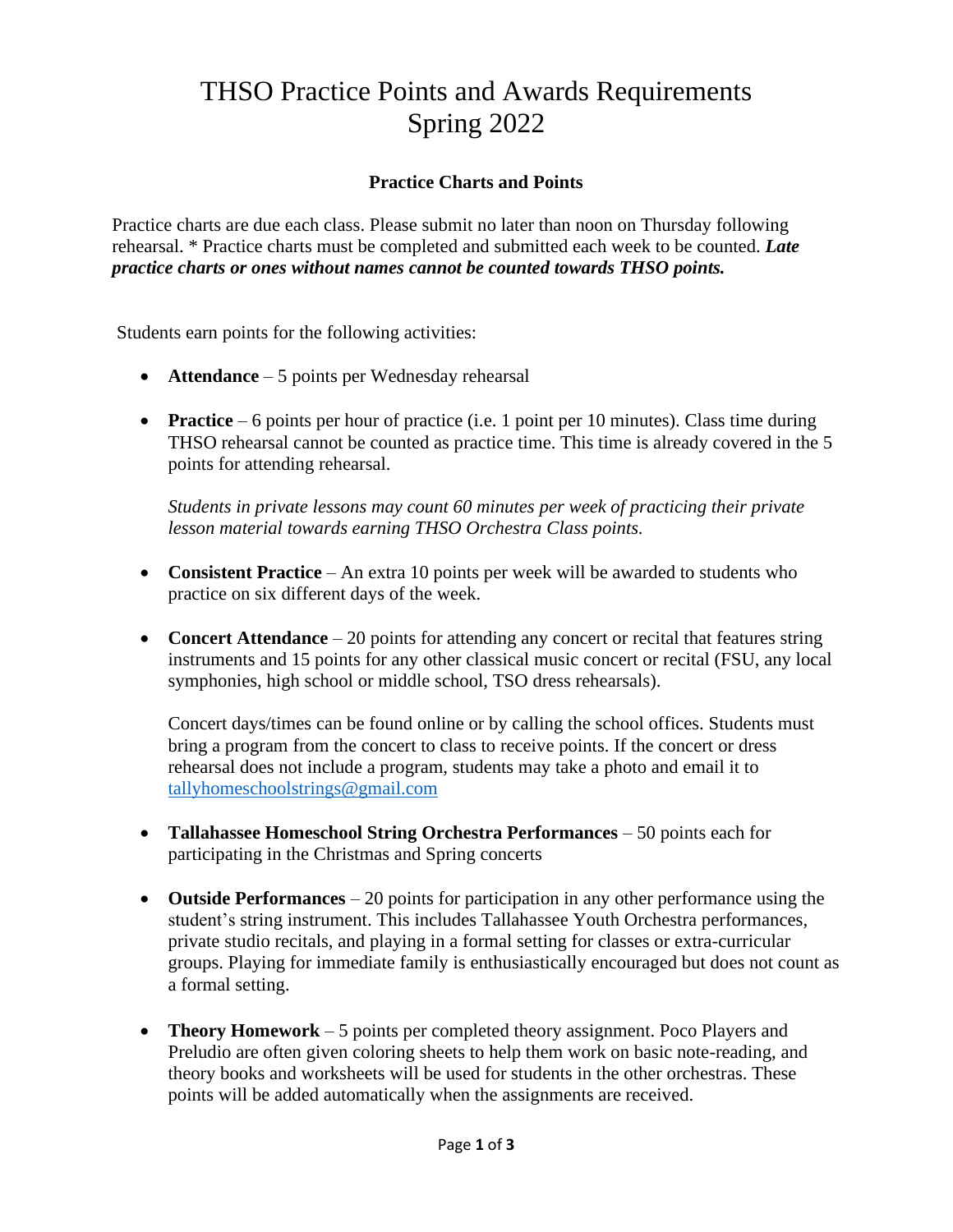## **Practice Points Awards**

\* Below are the point requirements for each level of award, as well as a suggested method of obtaining the points. The activities listed for each level of award are a suggestion and serve as a basis for determining the number of points for each award, but they are not an exclusive requirement. If a student must miss an additional class, forgets to practice one day, or even forgets to complete the practice points, there is no cause for alarm.

The points can be made up by doing extra activities. *These point requirements are for the entire school year (August-May).*

#### **Arioso**

## **Blue Ribbon – 1000 points**

Suggestions for reaching this goal: Practicing 30 minutes per day, six days per week for all 30 weeks, missing only one class, playing in both Christmas and Spring concerts, attending two outside concerts, and performing one time on your orchestra instrument in a formal setting other than the Christmas and Spring concerts

## **Red Ribbon – 700 points**

Suggestions for reaching this goal: Practicing 20 minutes per day, getting the extra points for doing it six days per week for 18 of the weeks and not getting them for 12 of the weeks, missing only one, playing in both the Christmas and Spring concerts, and attending one outside concert

#### **White Ribbon – 470 points**

Suggestions for reaching this goal: Practicing 20 minutes per day five days a week, missing only two classes, playing in both the Christmas and Spring concerts, and attending one outside concert

## **Sinfonia Allegro, Accelerando, and Da Capo Strings**

## **Blue Ribbon – 850 points**

Suggestions for reaching this goal: Practicing 20 minutes per day, six days per week for all 30 weeks, missing only one class, playing in both Christmas and Spring concerts, attending two outside concerts, and performing one time on your instrument in a formal setting other than the Christmas and Spring concerts

## **Red Ribbon – 700 points**

Suggestions for reaching this goal: Practicing 20 minutes per day, getting the extra points for doing it six days per week for 18 of the weeks and not getting them for 12 of the weeks, missing only one class, playing in both the Christmas and Spring concerts, and attending one outside concert

#### **White Ribbon – 470 points**

Suggestions for reaching this goal: Practicing 20 minutes per day five days a week, missing only two classes, playing in both the Christmas and Spring concerts, and attending one outside concert